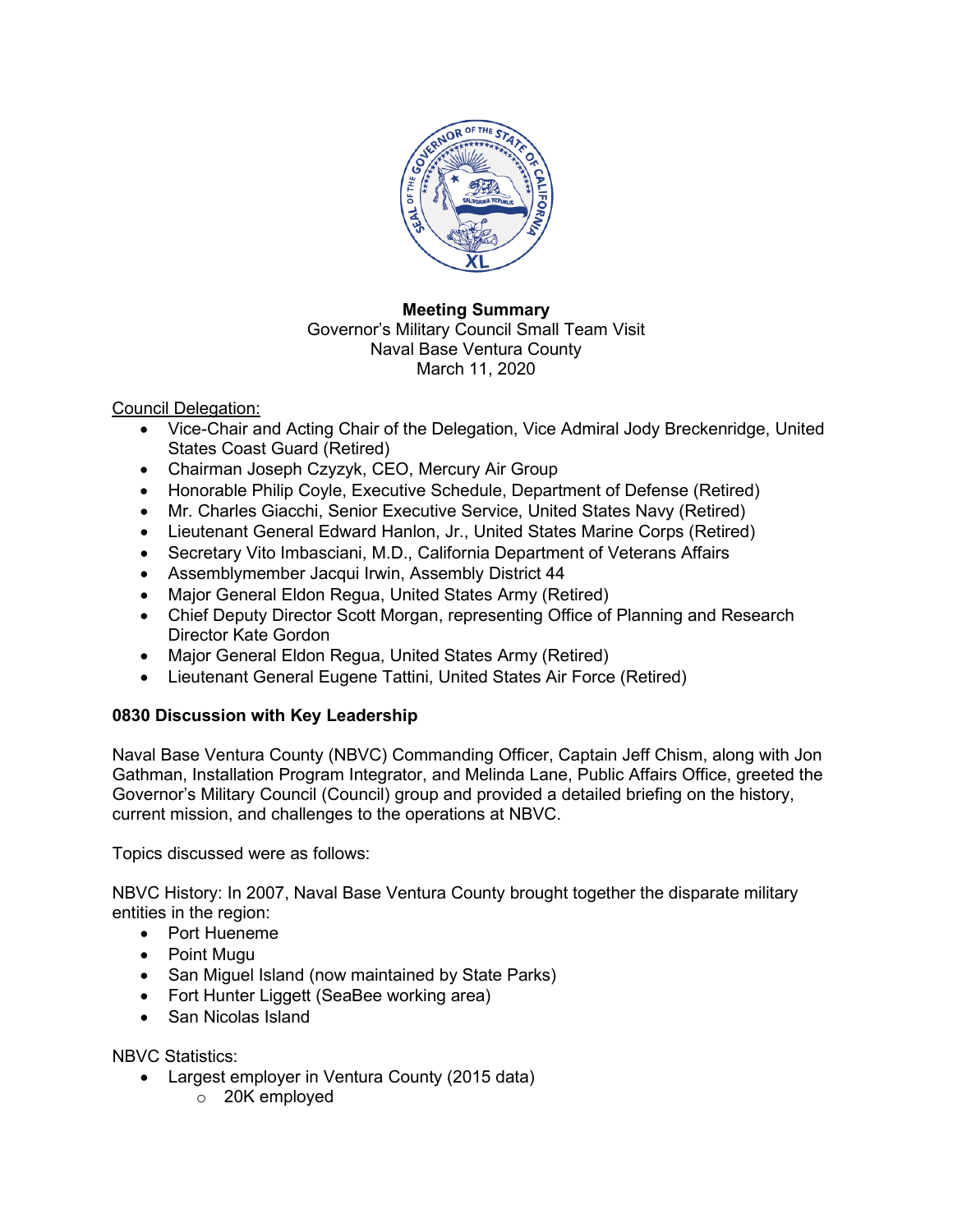**Meeting Summary:** GMC Q1 2020 Naval Base Ventura County Visit Port Hueneme / March 11, 2020

- o \$2B annual impact
- More than 16,000 facilities in total
	- o 4 Fire Dept, Police on base, 3 Galleys and a Morale, Welfare and Recreation (MWR) outpost
- 3x Daily Shuttle transports people between San Nicolas Island, China Lake and NAS Point Mugu

Tenant Commands

- Naval Air Warfare Command Weapons Division / Major tenant at NBVC
	- o Manages testing for Navy weapons
		- **EXECTE Leadership and land range located at China Lake**
		- Sea Range located at Point Mugu (NBVC)
- 481<sup>st</sup> Transportation Company (Army) which docks its Landing Craft Utility (LCU) 2000 at Port Hueneme
	- $\circ$  481st TC conducts disaster control and recovery during times of emergency or disaster
	- $\circ$  LCU 2000 has a range of 10,000 miles and can hold 90,000 gallons of fuel
	- o Exceptional maneuverability due to fore and aft propulsion
- Air Force sends students to SeaBee school
- Marine Corps Forces Reserves and  $2<sup>d</sup>$  BN,  $23<sup>d</sup>$  Marines Weapons Company
- Coast Guard Point Mugu Station
	- $\circ$  USCG \$50M building (moving SF station down) for main base to replace LAX station

Emergency Resilience

- California Edison has diesel power generators and wind turbines on San Nicolas Island
- **There is no resilience on NBVC**
	- $\circ$  Goal is to microgrid and island the installation

Becoming the Unmanned Aviation Vehicle Center of Excellence

- One MQ-4 (Triton) squadron on base already has a renovated hangar
- Unmanned helicopters on base: Fire Scout vertical take-off and landing tactical unmanned air vehicle (VTUAV)
- Obtaining MQ-25 (Stingray) Navy's first unmanned tanker
- Integrating manned/unmanned aircraft by sharing airfield, etc.

Port Hueneme Deepening Project

- Deepening by dredging and disposing of 390,000 cubic yards of sentiment to Hueneme Beach; bringing depth from 35 feet to 40 feet
- US Army Corps of Engineers, Los Angeles District design to improve efficient accommodation of larger, deep-draft vessels and increased cargo efficiency of product delivery (reducing overall transit costs).
- Largely funded by a \$12.3 million TIGER Grant (Transportation Investment Generating Economic Recovery) from the U.S. Department of Transportation
- Expected to create over 563 new jobs, \$28 million in business revenue, \$5.8 million in local purchases, and \$4.6 million in state and local taxes